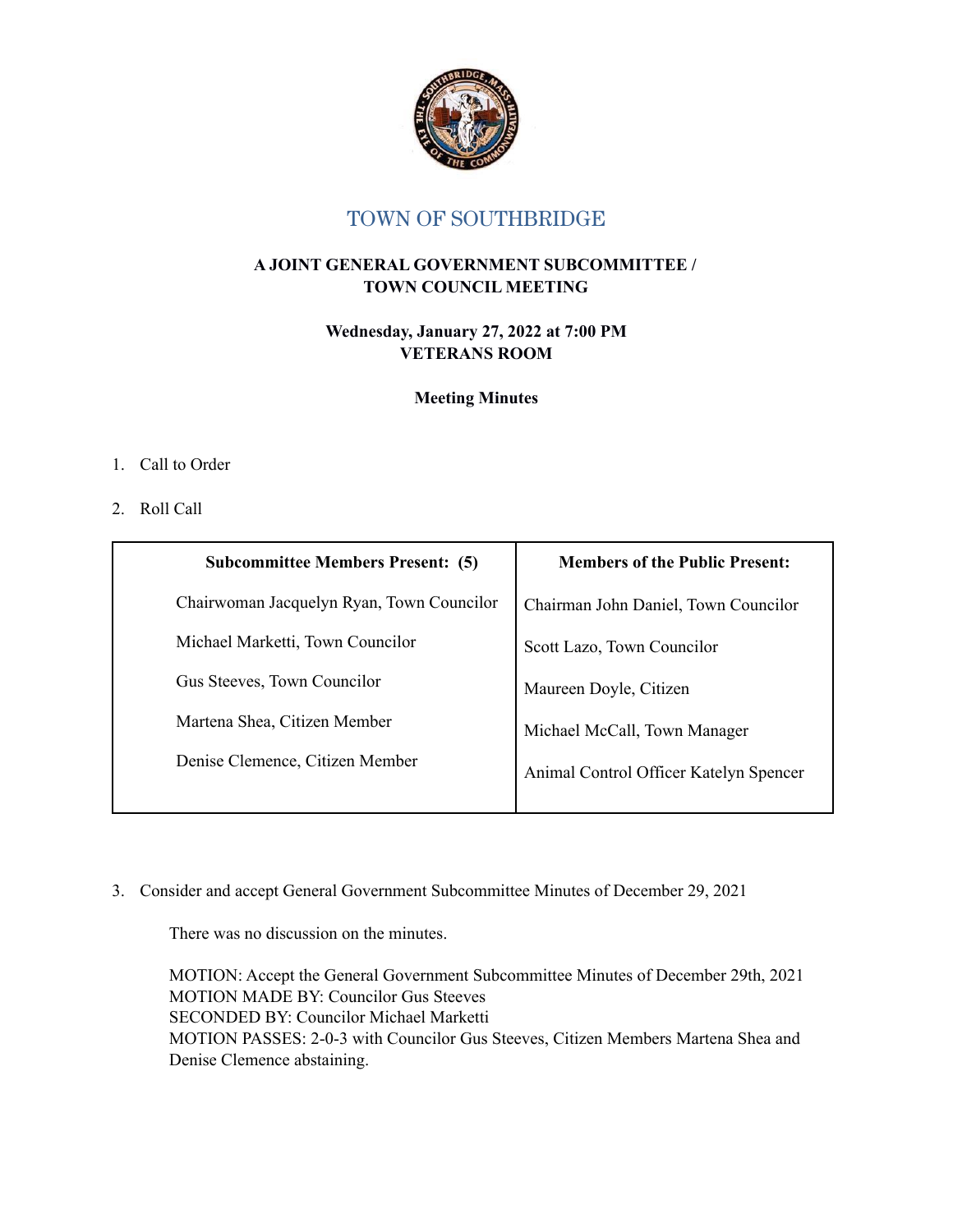4. Discussion and make a recommendation to the Town Council on the Mullin's Rule Bylaw.

Town Manager McCall explained that the current proposed bylaw would acknowledge our acceptance of that section of Massachusetts General Law and strengthen some limitations like limiting the use of the rule no more than 3 times in a year and require audio or video recordings and not allow transcripts. The Town Manager also let us know that this did pass legal muster when reviewed by our Town Legal Counsel.

Councilor Gus Steeves brought up a couple of grammatical and wording issues and the Town Manager stated he would have those issues fixed before the matter is discussed before the whole Town Council.

Councilor Michael Marketti wondered if this rule should only be applied to the Planning Board as they are the only ones with a need for the measure and shouldn't apply to the Town Council in his opinion.

Citizen Member Denise Clemence stated that she was happy to see the Subcommittee's suggestions put into a bylaw and required form for when the Mullin's rule is applied. She also stressed that Chairpersons need to be on top of this and make sure all public hearings are recorded to meet this legal requirement.

MOTION: Recommend the Town Council adopt the Mullin's rule bylaw and send up for three readings at Town Council. MOTION MADE BY: Councilor Gus Steeves SECONDED BY: Citizen Member Denise Clemence MOTION PASSES 5-0 Unanimous of all Present

5. Discussion on amending Town Council Rules and Regulations.

**NO DISCUSSION: Was previously referred to the Town Council Chairman for Council of the Whole Discussion at 12.29.2021 General Government Meeting**

6. Discuss the adoption of M.G.L. Chapter 140 (LICENSES) Section 151A (ISSUANCE OF WARRANT TO OFFICERS; DUTIES; CONFINEMENT OF DOGS; ALLOWANCE FOR CARE; RECORDS) and entertain a motion to vote to recommend that Town Council confirm.

Town Manager Michael McCall explained that this is just a standard annual adoption of the Massachusetts General Law (MGL) and provides further legal protection for the Animal Control Officer in case there is a challenge on her taking or seizing the animal because they were not licensed or violated other Town Bylaws.

Councilor Gus Steeves wondered why it has to be adopted annually as the MGL does not mention that requirement to which the Town Manager explained that this is recommended just to show continued support for our Animal Control Officer.

Councilor Jacquelyn Ryan asked the Animal Control Officer if this would grant any new authority to her position and the Councilor wondered how our Animal Control Officer would handle the situation of her finding and unlicensed animal as she stated some in the community worried after the recent events why we might be doing this annual adoption now and would that mean she would just come seize their animal if she saw it with no license.

Animal Control Officer (ACO) Katelyn Spencer explained that this MGL acceptance doesn't grant her any new powers but instead just provided further protection of her rights to use those powers as needed. The ACO went on to state that she would take an education based approach